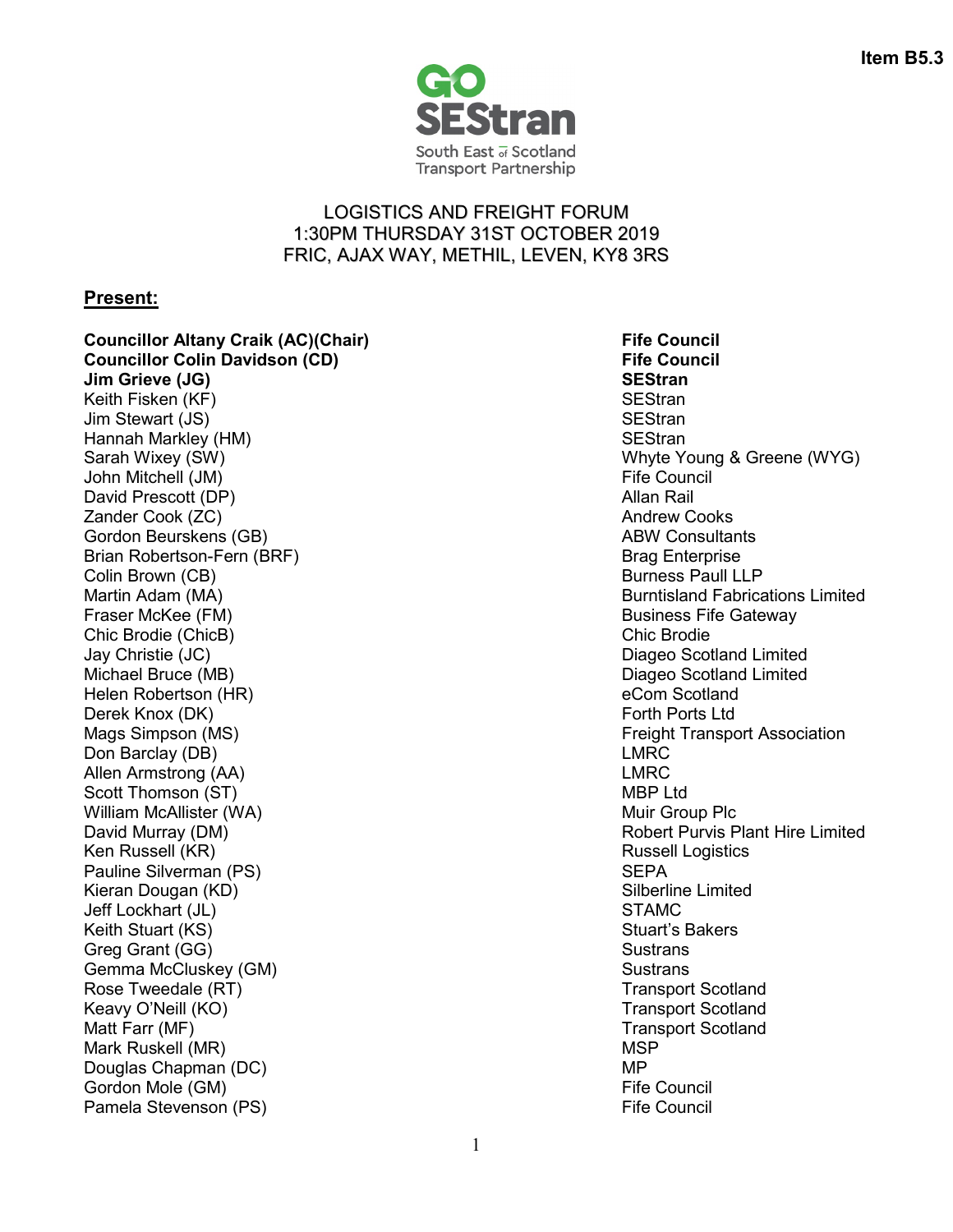John McFarlane (JM) Fife Council Ken Gourlay (KG)  $\overline{ }$  Fife Council Charlene Simpson (CS) Charlene Simpson (CS)<br>
David Paterson (DP)<br>
Fife Council David Paterson (DP)  $\overline{ }$  David Paterson (DP)  $\overline{ }$  David Paterson (DP)  $\overline{ }$  Fife Council Jane Findlay (JF)  $\overline{ }$  (Jet also a council council and the Council Andrew Beveridge (AB) Andrew Beveridge (AB) Stewart Hurry (SH) Stewart Hurry (SH) SBRC<br>
Martin Reid (MReid) Supervisory Supervisory Supervisory Supervisory Supervisory Supervisory Supervisory Super Douglas Norris (DN)

## **Apologies:**

Phillip Flanders Anna Herriman anns an t-ìreann anns an t-ìreann anns an t-ìreann anns an t-ìreann anns an t-ìreann anns an t-ìr<br>Anns an t-ìreann anns an t-ìreann an t-ìreann an t-ìreann an t-ìreann an t-ìreann an t-ìreann an t-ìreann an t Simon Hindshaw

Road Haulage Association<br>CILT UK

David Spaven **National Community Community** Community Rail Freight Group

| Ref. |                                                                                                                                                                                                                                                                                                                                                                                                                                                                                                                                                  | <b>Actions</b> |
|------|--------------------------------------------------------------------------------------------------------------------------------------------------------------------------------------------------------------------------------------------------------------------------------------------------------------------------------------------------------------------------------------------------------------------------------------------------------------------------------------------------------------------------------------------------|----------------|
| 1.   | <b>Welcome and Apologies for Absence</b>                                                                                                                                                                                                                                                                                                                                                                                                                                                                                                         |                |
|      | Intro from Cllr Colin Davidson, SEStran Deputy Chair and Cllr Craik.                                                                                                                                                                                                                                                                                                                                                                                                                                                                             |                |
| 2.   | <b>Feedback &amp; Actions from Previous Meeting</b>                                                                                                                                                                                                                                                                                                                                                                                                                                                                                              |                |
|      | KF noted that the SURFLOGH conference in May 2019 involved<br>different workshops with European partners. The feedback and actions<br>are from the 28 <sup>th</sup> November 2018 minutes.                                                                                                                                                                                                                                                                                                                                                       |                |
|      | SEStran, in partnership with Forth Ports made an application in June<br>2019 to the second round of LRDF funding. The proposal is for a multi-<br>modal freight study in and around the Port of Leith to explore key issues<br>and opportunities whilst maximising the potential for existing<br>infrastructure.                                                                                                                                                                                                                                 |                |
|      | Transport Scotland have approved SEStran's submission and awarded<br>a grant of £150,000 to conduct the study up to 31st March 2021.                                                                                                                                                                                                                                                                                                                                                                                                             |                |
| 3.   | Sustainable Freight Strategy presentation- Sarah Wixey (Whyte<br>Young & Green)                                                                                                                                                                                                                                                                                                                                                                                                                                                                  |                |
|      | JG introduced Sarah Wixey, Associate Director from Whyte Young &<br>Green, Leading on Freight and Low Emission.<br>SW started talking about the freight strategy ambitions; support<br>economic competitiveness, encourage and facilitate intermodal freight<br>movement, looking at safety of freight movement, improve air quality<br>and environment, enhance quality of life and well-being and enable<br>communication (by forums to make changes by collaboration).<br>SW noted that freight has not been properly addressed by government |                |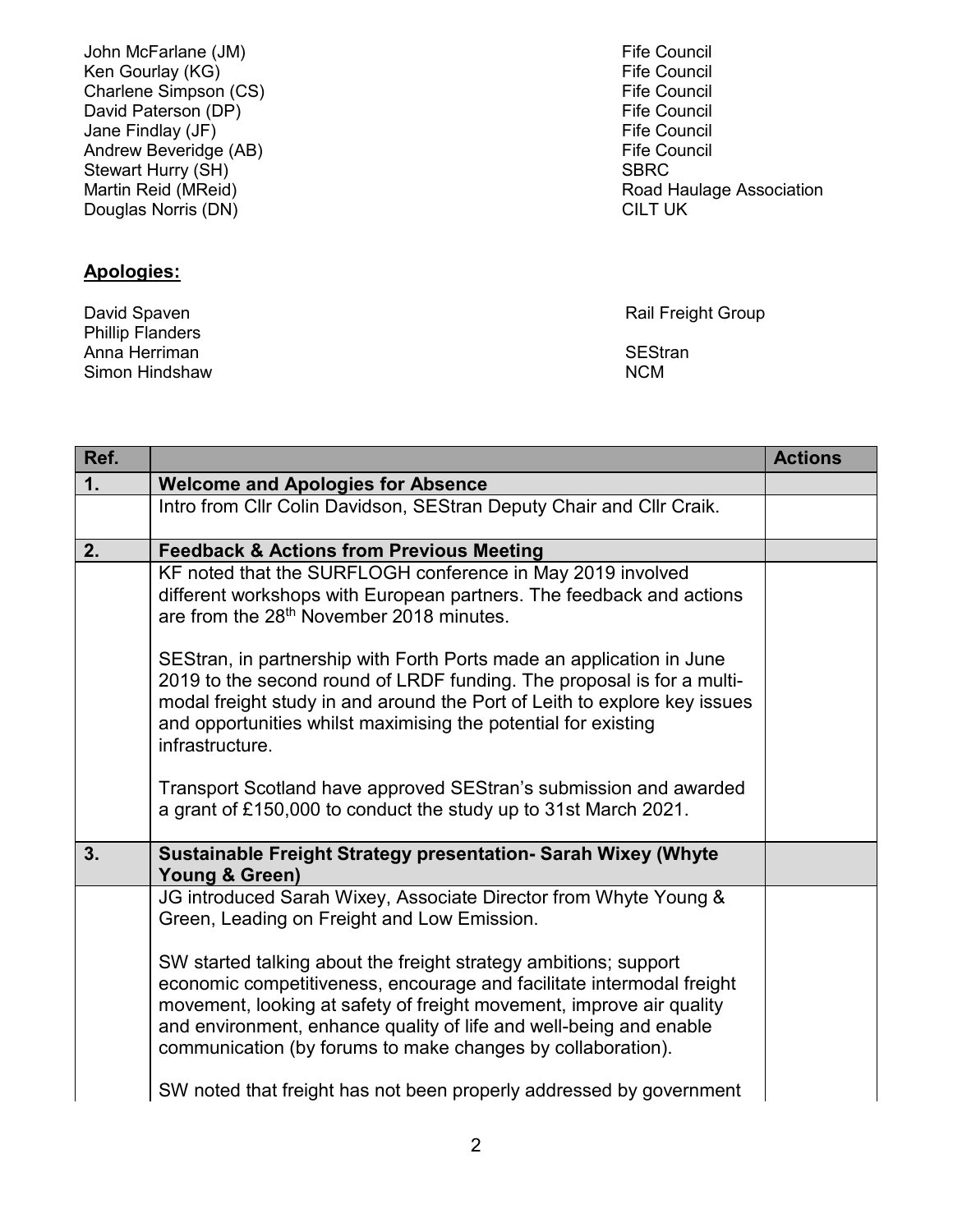|    | and would like to see the related infrastructure higher up the hierarchy.<br>They also highlighted the following:                                                                                                                                                                                                                                                         |  |
|----|---------------------------------------------------------------------------------------------------------------------------------------------------------------------------------------------------------------------------------------------------------------------------------------------------------------------------------------------------------------------------|--|
|    | Understand the current freight context: what is on the road? What<br>percentage of HGVs and vans make up traffic overall and during<br>the AM peak issue, rapid growth of vans, lack of drivers.<br>Companies are shifting to smaller vehicle's, so they don't need<br>qualified driver's.<br>Freight is highly competitive and work to tight profit margins.             |  |
|    | The industry is innovative and is always looking to increase profit.<br>$\bullet$<br>SW also noted that it is important to ensure government<br>interventions are in place to make an impact on businesses.<br>The freight industry is on the cusp of major technological change,<br>$\bullet$<br>but this requires a coherent approach from both central and local       |  |
|    | government.<br>Inter-urban freight and how it's important to ensure the number<br>and impact of freight trips will need to meet the needs of<br>businesses and residents.                                                                                                                                                                                                 |  |
|    | Urban freight is transported in smaller loads and is protected in<br>$\bullet$<br>warehouses. Loading bays need to be used at different times of<br>the day and drivers need to be better educated.<br>There are safety concerns of fatalities in urban areas.<br>$\bullet$                                                                                               |  |
|    | More cargo bikes can reduce the impact of last mile deliveries,<br>$\bullet$<br>but role is limited.<br>A network of centres is not proven to be financially viable.<br>It's a good idea to agree on a short list of suppliers so there is<br>$\bullet$                                                                                                                   |  |
|    | less freight delivery.<br>Night time deliveries can be more viable option because there's<br>less complaints and quieter and cleaner vehicles.<br>The future of electric batteries requires toxic chemicals. The                                                                                                                                                          |  |
|    | disposal of batteries also includes toxic chemicals.<br>E-cargo bikes are more popular and useful in urban areas. In a<br>Dutch study 20% of delivery vans could be replaced by cargo<br>bikes.                                                                                                                                                                           |  |
|    | The estimated cost of fleet adjustments of complying with clean<br>$\bullet$<br>air legislation is £1bn.<br>Sustainable freight is possible because fewer deliveries reduces<br>٠<br>fuel consumption and congestion. Moving deliveries to another<br>time, higher safety and environment vehicle standards.                                                              |  |
|    | CD asked if SW can share presentation to all members. SW is happy to<br>do so.                                                                                                                                                                                                                                                                                            |  |
| 4. | National Transport Strategy Presentation - Jim Stewart                                                                                                                                                                                                                                                                                                                    |  |
|    | JS gave a presentation by providing an overview about the National<br>Transport Strategy (NTS). The presentation was created by the National<br>Transport Strategy Review team at TS. It provided an overview of the<br>draft and outlines the structure to the consultation. Transport Scotland<br>launched the consultation on the draft on Wednesday 31 July. Everyone |  |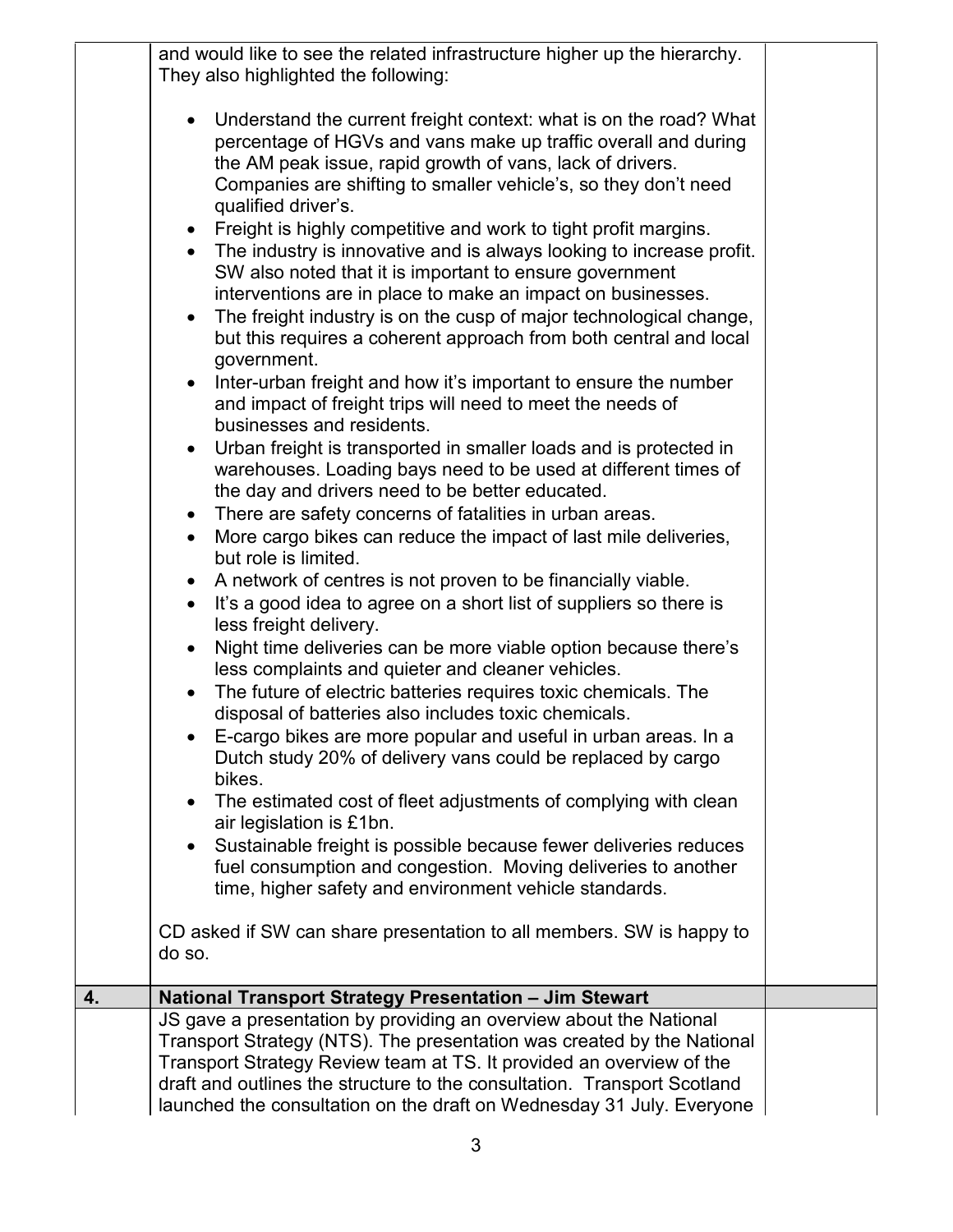|    | was encouraged to respond to the consultation, which will be live until<br>midnight on Wednesday 23 October 2019, using this link<br>www.transport.gov.scot/NTS2<br>Consultation period is now complete. Current and emerging challenges<br>include climate change and freight was considered when delivering the<br>strategy. The issue of freight is within the NTS and is considered as a<br>policy.<br>Consultation responses will be analysed to finalise the Strategy post<br>consultation to develop the Delivery Plan. The NTS was also presented<br>at SEStran's Partnership Board in September 2019. There was a<br>question raised about governance and the need for change.<br>The next steps include; delivery plan, key areas to increase<br>accountability, strengthening evidence, managing the demand of the<br>strategy and identify a strategy delivery board. |  |
|----|-----------------------------------------------------------------------------------------------------------------------------------------------------------------------------------------------------------------------------------------------------------------------------------------------------------------------------------------------------------------------------------------------------------------------------------------------------------------------------------------------------------------------------------------------------------------------------------------------------------------------------------------------------------------------------------------------------------------------------------------------------------------------------------------------------------------------------------------------------------------------------------|--|
| 5. | Intro to Regional Transport Development - Jim Stewart                                                                                                                                                                                                                                                                                                                                                                                                                                                                                                                                                                                                                                                                                                                                                                                                                             |  |
|    | JS noted that a paper was presented and agreed by the SEStran<br>Partnership Board in June outlining the proposed project delivery and<br>governance structure. A proposed timeline for the initial phases of the<br>project was mentioned.                                                                                                                                                                                                                                                                                                                                                                                                                                                                                                                                                                                                                                       |  |
|    | SEStran will now begin the process of preparing a "Main Issues" report,<br>as a prelude to a complete review of the RTS. SEStran will employ<br>external experts to prepare the Main Issues Report.                                                                                                                                                                                                                                                                                                                                                                                                                                                                                                                                                                                                                                                                               |  |
|    | A scoping exercise is nearing completion to identify the extent of work<br>needed to deliver the new RTS and the tender documents are being<br>prepared.                                                                                                                                                                                                                                                                                                                                                                                                                                                                                                                                                                                                                                                                                                                          |  |
| 6. | Levenmouth Rail & Freight Opportunities - John Mitchell                                                                                                                                                                                                                                                                                                                                                                                                                                                                                                                                                                                                                                                                                                                                                                                                                           |  |
|    | John Mitchel gave a brief background about the project, timescales and<br>issues involved. The focus was to bring together key contacts and<br>businesses so they can all work together.                                                                                                                                                                                                                                                                                                                                                                                                                                                                                                                                                                                                                                                                                          |  |
|    | Announcement – deliver the rail link, investigate and develop freight<br>opportunities. The railway will create local active travel to hubs around<br>Leven and will see improvements to local bus services and an increase<br>in employment.                                                                                                                                                                                                                                                                                                                                                                                                                                                                                                                                                                                                                                     |  |
|    | The 2 key aspects to the £10 million Levenmouth reconnected blueprint<br>are; maximise the economic and social value to Levenmouth and<br>leadership group & working group.                                                                                                                                                                                                                                                                                                                                                                                                                                                                                                                                                                                                                                                                                                       |  |
|    | In the east and west coast there are huge opportunities for freight<br>industry to connect.                                                                                                                                                                                                                                                                                                                                                                                                                                                                                                                                                                                                                                                                                                                                                                                       |  |
|    | Timescale; network rail and Transport Scotland to consider where the                                                                                                                                                                                                                                                                                                                                                                                                                                                                                                                                                                                                                                                                                                                                                                                                              |  |